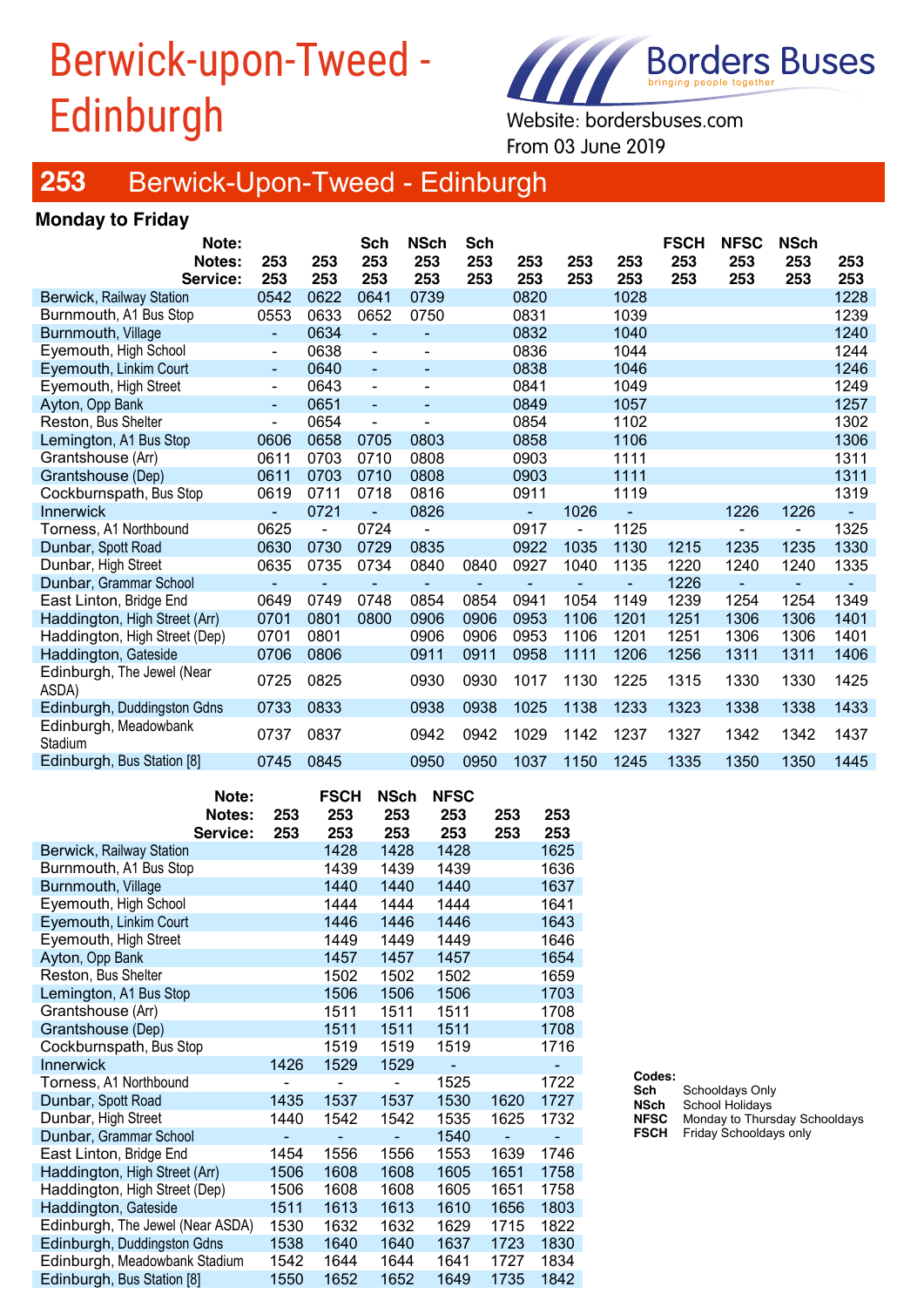# **253** Edinburgh – Berwick-Upon-Tweed

### **Monday to Friday**

| Note:                               | <b>Sch</b> |                          |      |      | <b>FSCH</b> | <b>NFSC</b>     | <b>NSch</b> |      |      |      |      |      |
|-------------------------------------|------------|--------------------------|------|------|-------------|-----------------|-------------|------|------|------|------|------|
| Notes:                              | 253        | 253                      | 253  | 253  | 253         | 253             | 253         | 253  | 253  | 253  | 253  | 253  |
| Service:                            | 253        | 253                      | 253  | 253  | 253         | 253             | 253         | 253  | 253  | 253  | 253  | 253  |
| Edinburgh, Bus Station [8]          |            | 0800                     | 0900 | 1000 | 1100        | 1100            | 1100        | 1200 | 1300 | 1400 | 1500 | 1620 |
| Edinburgh, Meadowbank Stadium       |            | 0808                     | 0908 | 1008 | 1108        | 1108            | 1108        | 1208 | 1308 | 1408 | 1508 | 1628 |
| Edinburgh, Duddingston Gdns         |            | 0812                     | 0912 | 1012 | 1112        | 1112            | 1112        | 1212 | 1312 | 1412 | 1512 | 1632 |
| Edinburgh, The Jewel (Near<br>ASDA) |            | 0820                     | 0920 | 1020 | 1120        | 1120            | 1120        | 1220 | 1320 | 1420 | 1520 | 1640 |
| Haddington, Gateside                |            | 0839                     | 0939 | 1039 | 1139        | 1139            | 1139        | 1239 | 1339 | 1439 | 1539 | 1659 |
| Haddington, Market Street (Arr)     |            | 0844                     | 0944 | 1044 | 1144        | 1144            | 1144        | 1244 | 1344 | 1444 | 1544 | 1704 |
| Haddington, Market Street (Dep)     | 0803       | 0844                     | 0944 | 1044 | 1144        | 1144            | 1144        | 1244 | 1344 | 1444 | 1544 | 1704 |
| East Linton, Bridge End             | 0815       | 0856                     | 0956 | 1056 | 1156        | 1156            | 1156        | 1256 | 1356 | 1456 | 1556 | 1716 |
| Dunbar, Grammar School              | 0828       |                          |      |      |             | $\qquad \qquad$ |             |      |      |      |      |      |
| Dunbar, High Street                 | 0831       | 0910                     | 1010 | 1110 | 1210        | 1210            | 1210        | 1310 | 1410 | 1510 | 1610 | 1730 |
| Dunbar, Spott Road                  |            | 0915                     | 1015 | 1115 | 1215        | 1215            | 1215        | 1315 | 1415 | 1515 | 1615 | 1735 |
| <b>Innerwick</b>                    |            | $\overline{\phantom{0}}$ | 1024 |      |             | 1224            | 1224        |      | 1424 |      |      | 1744 |
| Cocksburnpath, Bus Stop             |            | 0926                     |      | 1126 |             |                 |             | 1326 |      | 1526 |      | 1754 |
| Grantshouse (Arr)                   |            | 0934                     |      | 1134 |             |                 |             | 1334 |      | 1534 |      | 1802 |
| Grantshouse (Dep)                   |            | 0934                     |      | 1134 |             |                 |             | 1334 |      | 1534 |      | 1802 |
| Reston, Bus Shelter                 |            | 0943                     |      | 1143 |             |                 |             | 1343 |      | 1543 |      | 1811 |
| Ayton, Opp Hotel                    |            | 0948                     |      | 1148 |             |                 |             | 1348 |      | 1548 |      | 1816 |
| Eyemouth, Linkim Court              |            | 0956                     |      | 1156 |             |                 |             | 1356 |      | 1556 |      | 1824 |
| Eyemouth, High Street               |            | 0959                     |      | 1159 |             |                 |             | 1359 |      | 1559 |      | 1827 |
| Eyemouth, High School               |            | 1001                     |      | 1201 |             |                 |             | 1401 |      | 1601 |      | 1829 |
| Burnmouth, Village                  |            | 1006                     |      | 1206 |             |                 |             | 1406 |      | 1606 |      | 1834 |
| Berwick, Railway Station            |            | 1018                     |      | 1218 |             |                 |             | 1418 |      | 1618 |      | 1846 |

| <b>Notes:</b>                    | 253  | 253  | 253  |
|----------------------------------|------|------|------|
| Service:                         | 253  | 253  | 253  |
| Edinburgh, Bus Station [8]       | 1720 | 1750 | 1850 |
| Edinburgh, Meadowbank Stadium    | 1728 | 1758 | 1858 |
| Edinburgh, Duddingston Gdns      | 1732 | 1802 | 1902 |
| Edinburgh, The Jewel (Near ASDA) | 1740 | 1810 | 1910 |
| Haddington, Gateside             | 1759 | 1829 | 1929 |
| Haddington, Market Street (Arr)  | 1804 | 1834 | 1934 |
| Haddington, Market Street (Dep)  | 1804 | 1834 | 1934 |
| East Linton, Bridge End          | 1816 | 1846 | 1946 |
| Dunbar, High Street              | 1830 | 1900 | 2000 |
| Dunbar, Spott Road               | 1835 | 1905 | 2005 |
| <b>Innerwick</b>                 | 1844 | 1914 | 2014 |
| Cocksburnpath, Bus Stop          | 1854 | 1924 | 2024 |
| Grantshouse (Arr)                | 1902 | 1932 | 2032 |
| Grantshouse (Dep)                | 1902 | 1932 | 2032 |
| Reston, Bus Shelter              | 1911 |      | 2041 |
| Ayton, Opp Hotel                 | 1916 | -    | 2046 |
| Eyemouth, Linkim Court           | 1924 |      | 2054 |
| Eyemouth, High Street            | 1927 |      | 2057 |
| Eyemouth, High School            | 1929 |      | 2059 |
| Burnmouth, Village               | 1934 |      | 2104 |
| Burnmouth, A1 Stop               |      | 1947 |      |
| <b>Berwick, Railway Station</b>  | 1946 | 1958 | 2116 |

**Codes:**

**Sch** Schooldays Only

**NSch** School Holidays

**NFSC** Monday to Thursday Schooldays

**FSCH** Friday Schooldays only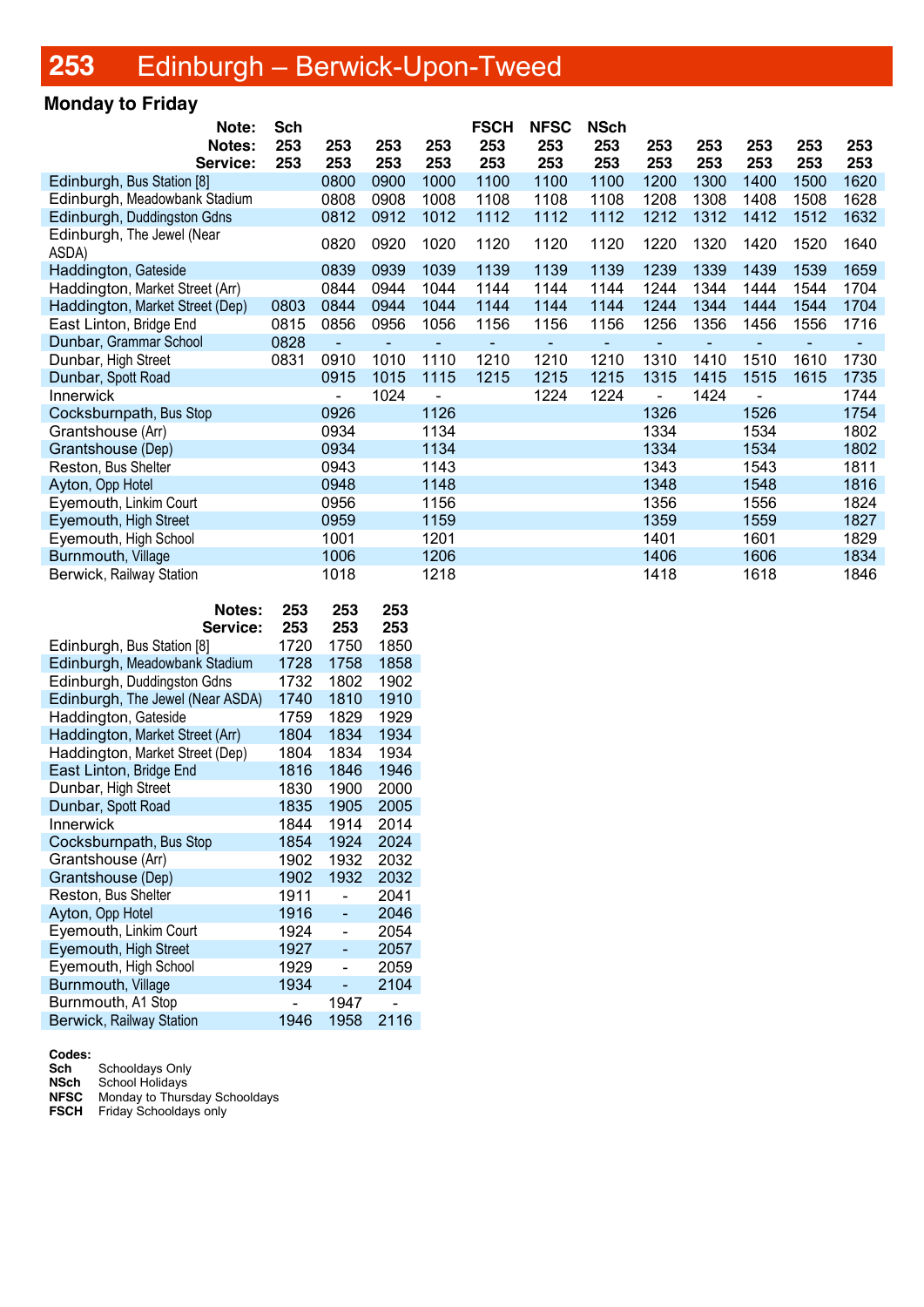# **253** Berwick-Upon-Tweed - Edinburgh

### **Saturday**

|                                  | Notes:<br>Service: | 253<br>253               | 253<br>253 | 253<br>253                   | 253<br>253 | 253<br>253               | 253<br>253 | 253<br>253 | 253<br>253 | 253<br>253 | 253<br>253 | 253<br>253 | 253<br>253     |
|----------------------------------|--------------------|--------------------------|------------|------------------------------|------------|--------------------------|------------|------------|------------|------------|------------|------------|----------------|
| Berwick, Railway Station         |                    | 0542                     | 0622       | 0739                         | 0820       |                          | 1028       |            | 1228       |            | 1428       |            | 1625           |
| Burnmouth, A1 Bus Stop           |                    | 0553                     | 0633       | 0750                         | 0831       |                          | 1039       |            | 1239       |            | 1439       |            | 1636           |
| Burnmouth, Village               |                    | $\frac{1}{2}$            | 0634       | $\qquad \qquad \blacksquare$ | 0832       |                          | 1040       |            | 1240       |            | 1440       |            | 1637           |
| Eyemouth, High School            |                    | $\blacksquare$           | 0638       | $\blacksquare$               | 0836       |                          | 1044       |            | 1244       |            | 1444       |            | 1641           |
| Eyemouth, Linkim Court           |                    | $\overline{\phantom{a}}$ | 0640       | $\overline{\phantom{a}}$     | 0838       |                          | 1046       |            | 1246       |            | 1446       |            | 1643           |
| Eyemouth, High Street            |                    | $\blacksquare$           | 0643       | $\blacksquare$               | 0841       |                          | 1049       |            | 1249       |            | 1449       |            | 1646           |
| Ayton, Opp Bank                  |                    | $\overline{\phantom{a}}$ | 0651       | $\overline{\phantom{a}}$     | 0849       |                          | 1057       |            | 1257       |            | 1457       |            | 1654           |
| Reston, Bus Shelter              |                    | $\blacksquare$           | 0654       | $\overline{\phantom{a}}$     | 0854       |                          | 1102       |            | 1302       |            | 1502       |            | 1659           |
| Lemington, A1 Bus Stop           |                    | 0606                     | 0658       | 0803                         | 0858       |                          | 1106       |            | 1306       |            | 1506       |            | 1703           |
| Grantshouse (Arr)                |                    | 0611                     | 0703       | 0808                         | 0903       |                          | 1111       |            | 1311       |            | 1511       |            | 1708           |
| Grantshouse (Dep)                |                    | 0611                     | 0703       | 0808                         | 0903       |                          | 1111       |            | 1311       |            | 1511       |            | 1708           |
| Cockburnspath, Bus Stop          |                    | 0619                     | 0711       | 0816                         | 0911       |                          | 1119       |            | 1319       |            | 1519       |            | 1716           |
| Innerwick                        |                    | $\blacksquare$           | 0721       | 0826                         |            | 1026                     |            | 1226       |            | 1426       | 1529       |            | $\overline{a}$ |
| Torness, A1 Northbound           |                    | 0625                     |            | $\overline{a}$               | 0917       | $\overline{\phantom{a}}$ | 1125       | Ξ.         | 1325       |            |            |            | 1722           |
| Dunbar, Spott Road               |                    | 0630                     | 0730       | 0835                         | 0922       | 1035                     | 1130       | 1235       | 1330       | 1435       | 1537       | 1620       | 1727           |
| Dunbar, High Street              |                    | 0635                     | 0735       | 0840                         | 0927       | 1040                     | 1135       | 1240       | 1335       | 1440       | 1542       | 1625       | 1732           |
| East Linton, Bridge End          |                    | 0649                     | 0749       | 0854                         | 0941       | 1054                     | 1149       | 1254       | 1349       | 1454       | 1556       | 1639       | 1746           |
| Haddington, High Street (Arr)    |                    | 0701                     | 0801       | 0906                         | 0953       | 1106                     | 1201       | 1306       | 1401       | 1506       | 1608       | 1651       | 1758           |
| Haddington, High Street (Dep)    |                    | 0701                     | 0801       | 0906                         | 0953       | 1106                     | 1201       | 1306       | 1401       | 1506       | 1608       | 1651       | 1758           |
| Haddington, Gateside             |                    | 0706                     | 0806       | 0911                         | 0958       | 1111                     | 1206       | 1311       | 1406       | 1511       | 1613       | 1656       | 1803           |
| Edinburgh, The Jewel (Near ASDA) |                    | 0725                     | 0825       | 0930                         | 1017       | 1130                     | 1225       | 1330       | 1425       | 1530       | 1632       | 1715       | 1822           |
| Edinburgh, Duddingston Gdns      |                    | 0733                     | 0833       | 0938                         | 1025       | 1138                     | 1233       | 1338       | 1433       | 1538       | 1640       | 1723       | 1830           |
| Edinburgh, Meadowbank Stadium    |                    | 0737                     | 0837       | 0942                         | 1029       | 1142                     | 1237       | 1342       | 1437       | 1542       | 1644       | 1727       | 1834           |
| Edinburgh, Bus Station [8]       |                    | 0745                     | 0845       | 0950                         | 1037       | 1150                     | 1245       | 1350       | 1445       | 1550       | 1652       | 1735       | 1842           |
|                                  |                    |                          |            |                              |            |                          |            |            |            |            |            |            |                |

#### **Codes:**

**253** Service 253 will not operate on 25, 26 December or 01, 02 January

# **253** Edinburgh - Berwick-Upon-Tweed

#### **Saturday**

| Notes:<br>Service:               | 253<br>253               | 253<br>253 | 253<br>253               | 253<br>253 | 253<br>253 | 253<br>253 | 253<br>253 | 253<br>253 | 253<br>253 | 253<br>253 | 253<br>253     | 253<br>253               |
|----------------------------------|--------------------------|------------|--------------------------|------------|------------|------------|------------|------------|------------|------------|----------------|--------------------------|
| Edinburgh, Bus Station [8]       | 0800                     | 0900       | 1000                     | 1100       | 1200       | 1300       | 1400       | 1500       | 1620       | 1720       | 1750           | 1850                     |
| Edinburgh, Meadowbank Stadium    | 0808                     | 0908       | 1008                     | 1108       | 1208       | 1308       | 1408       | 1508       | 1628       | 1728       | 1758           | 1858                     |
| Edinburgh, Duddingston Gdns      | 0812                     | 0912       | 1012                     | 1112       | 1212       | 1312       | 1412       | 1512       | 1632       | 1732       | 1802           | 1902                     |
| Edinburgh, The Jewel (Near ASDA) | 0820                     | 0920       | 1020                     | 1120       | 1220       | 1320       | 1420       | 1520       | 1640       | 1740       | 1810           | 1910                     |
| Haddington, Gateside             | 0839                     | 0939       | 1039                     | 1139       | 1239       | 1339       | 1439       | 1539       | 1659       | 1759       | 1829           | 1929                     |
| Haddington, Market Street (Arr)  | 0844                     | 0944       | 1044                     | 1144       | 1244       | 1344       | 1444       | 1544       | 1704       | 1804       | 1834           | 1934                     |
| Haddington, Market Street (Dep)  | 0844                     | 0944       | 1044                     | 1144       | 1244       | 1344       | 1444       | 1544       | 1704       | 1804       | 1834           | 1934                     |
| East Linton, Bridge End          | 0856                     | 0956       | 1056                     | 1156       | 1256       | 1356       | 1456       | 1556       | 1716       | 1816       | 1846           | 1946                     |
| Dunbar, High Street              | 0910                     | 1010       | 1110                     | 1210       | 1310       | 1410       | 1510       | 1610       | 1730       | 1830       | 1900           | 2000                     |
| Dunbar, Spott Road               | 0915                     | 1015       | 1115                     | 1215       | 1315       | 1415       | 1515       | 1615       | 1735       | 1835       | 1905           | 2005                     |
| Innerwick                        | $\overline{\phantom{a}}$ | 1024       | $\overline{\phantom{0}}$ | 1224       |            | 1424       |            |            | 1744       | 1844       | 1914           | 2014                     |
| Cocksburnpath, Bus Stop          | 0926                     |            | 1126                     |            | 1326       |            | 1526       |            | 1754       | 1854       | 1924           | 2024                     |
| Grantshouse (Arr)                | 0934                     |            | 1134                     |            | 1334       |            | 1534       |            | 1802       | 1902       | 1932           | 2032                     |
| Grantshouse (Dep)                | 0934                     |            | 1134                     |            | 1334       |            | 1534       |            | 1802       | 1902       | 1932           | 2032                     |
| Reston, Bus Shelter              | 0943                     |            | 1143                     |            | 1343       |            | 1543       |            | 1811       | 1911       | Ξ.             | 2041                     |
| Ayton, Opp Hotel                 | 0948                     |            | 1148                     |            | 1348       |            | 1548       |            | 1816       | 1916       | $\blacksquare$ | 2046                     |
| Eyemouth, Linkim Court           | 0956                     |            | 1156                     |            | 1356       |            | 1556       |            | 1824       | 1924       | $\blacksquare$ | 2054                     |
| Eyemouth, High Street            | 0959                     |            | 1159                     |            | 1359       |            | 1559       |            | 1827       | 1927       | $\blacksquare$ | 2057                     |
| Eyemouth, High School            | 1001                     |            | 1201                     |            | 1401       |            | 1601       |            | 1829       | 1929       | $\blacksquare$ | 2059                     |
| Burnmouth, Village               | 1006                     |            | 1206                     |            | 1406       |            | 1606       |            | 1834       | 1934       | ÷,             | 2104                     |
| Burnmouth, A1 Stop               |                          |            |                          |            |            |            |            |            |            |            | 1947           | $\overline{\phantom{0}}$ |
| Berwick, Railway Station         | 1018                     |            | 1218                     |            | 1418       |            | 1618       |            | 1846       | 1946       | 1958           | 2116                     |

#### **Codes:**

**253** Service 253 will not operate on 25, 26 December or 01, 02 January